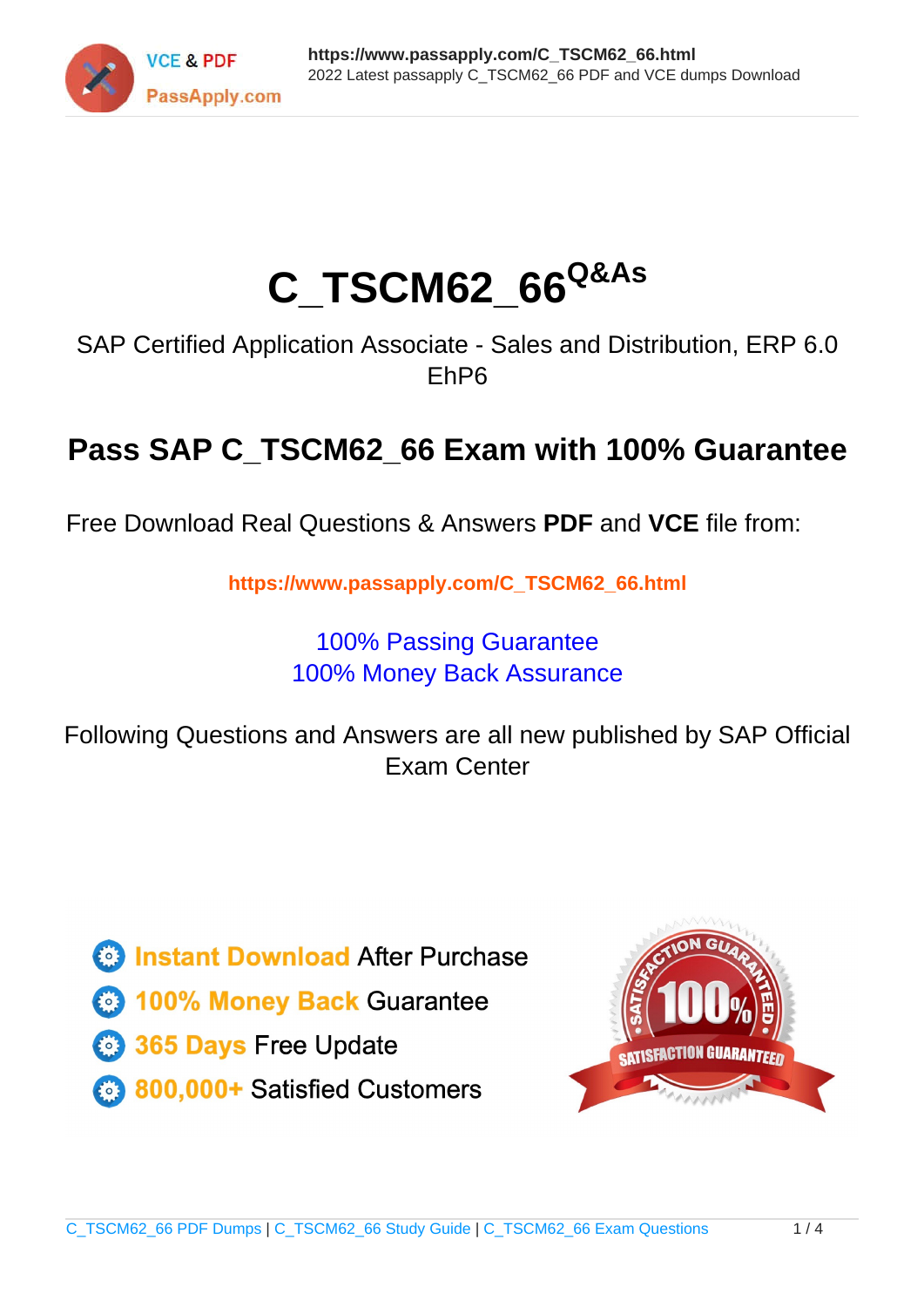

#### **QUESTION 1**

Which statement regarding copying control is correct?

A. The copying requirements for sales documents can be specified at header and item level only.

B. Copying control allows you to create sales documents with reference to other sales documents, delivery documents, and billing documents.

C. The item category of the target document must always be specified in copying control.

D. Copying control for sales documents controls the transfer of data at header, item, and schedule-line level.

Correct Answer: D

#### **QUESTION 2**

What are the consequences when you change the payer at header level in a sales order? (Choose two)

- A. The partner function "Payer" is changed in the sold-to customer master.
- B. The partner function "Bill-to party" is changed to the new payer.
- C. Receivables resulting from the sales order are posted to the new payer.
- D. Any additional sales order items are given the payment terms for the new payer.

Correct Answer: CD

#### **QUESTION 3**

A customer is to be billed on the last day of every month, regardless of when the order and the delivery are processed.

Which procedure fulfills this requirement?

- A. Use the condition technique and assign a billing date determination profile to the payer\\'s customer master record.
- B. Maintain a factory calendar with a single date per month and assign it to the payer\\'s customer master record.
- C. Maintain a customer-specific billing due list variant and schedule a periodic job.
- D. Maintain a billing date profile and assign it to the sales document type.

Correct Answer: B

#### **QUESTION 4**

In a sales order, schedule line category CP was found. The sales document item contains the following information: The MRP type from the material master is M0 and the relevant item category is TAN. The assignment table for schedule line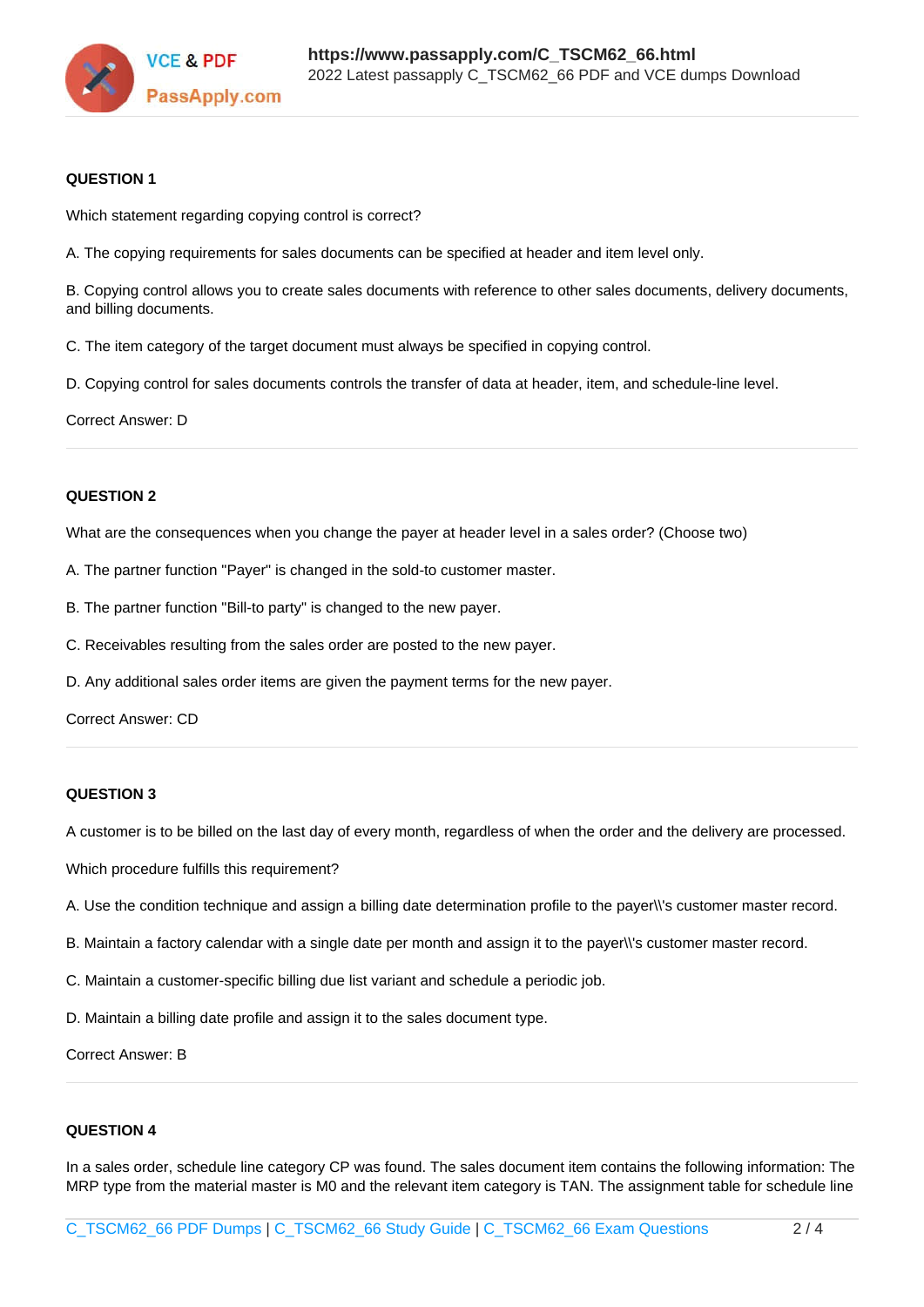

categories has no entry for the combination of TAN and M0.

How was the schedule line category determined in this case?

- A. Using the assignment table with the item category and SD document category criteria
- B. Using the assignment table with the item category and item usage criteria
- C. Using the default schedule line category of the sales document type
- D. Using the assignment table only with the criteria item category

Correct Answer: D

#### **QUESTION 5**

What is controlled by the item category of a sales document item? (Choose three) A. Whether an item is relevant for billing

- B. Whether an item is relevant for pricing
- C. Whether a customer-material info record is read
- D. Whether you can reject an item in a sales order
- E. Whether you can create schedule lines for the item.

Correct Answer: ABE

[C\\_TSCM62\\_66 PDF Dumps](https://www.passapply.com/C_TSCM62_66.html) [C\\_TSCM62\\_66 Study Guide](https://www.passapply.com/C_TSCM62_66.html) [C\\_TSCM62\\_66 Exam](https://www.passapply.com/C_TSCM62_66.html)

**[Questions](https://www.passapply.com/C_TSCM62_66.html)**